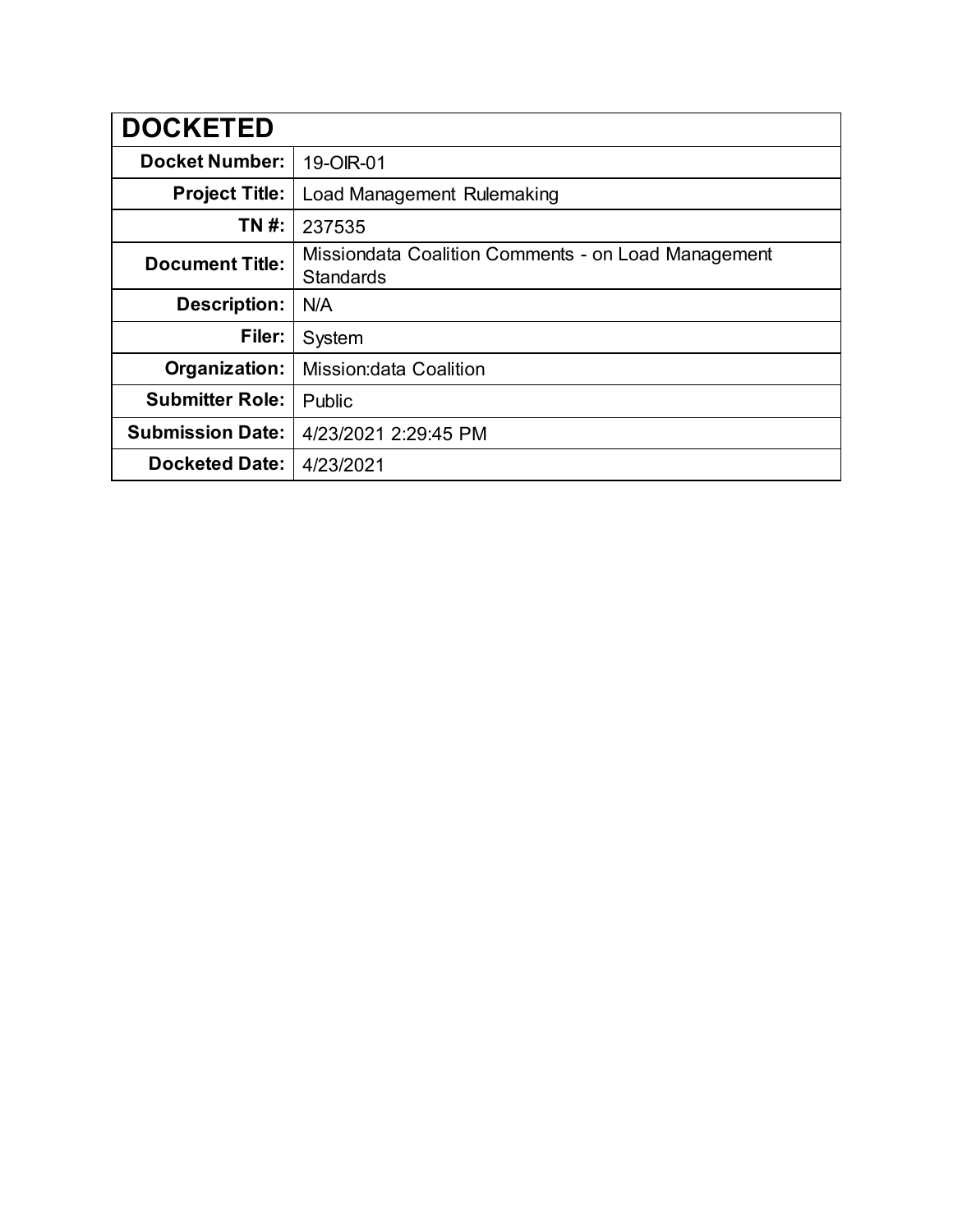Comment Received From: Mission: data Coalition Submitted On: 4/23/2021 Docket Number: 19-OIR-01

## **Comments of Missiondata Coalition on Load Management Standards**

Additional submitted attachment is included below.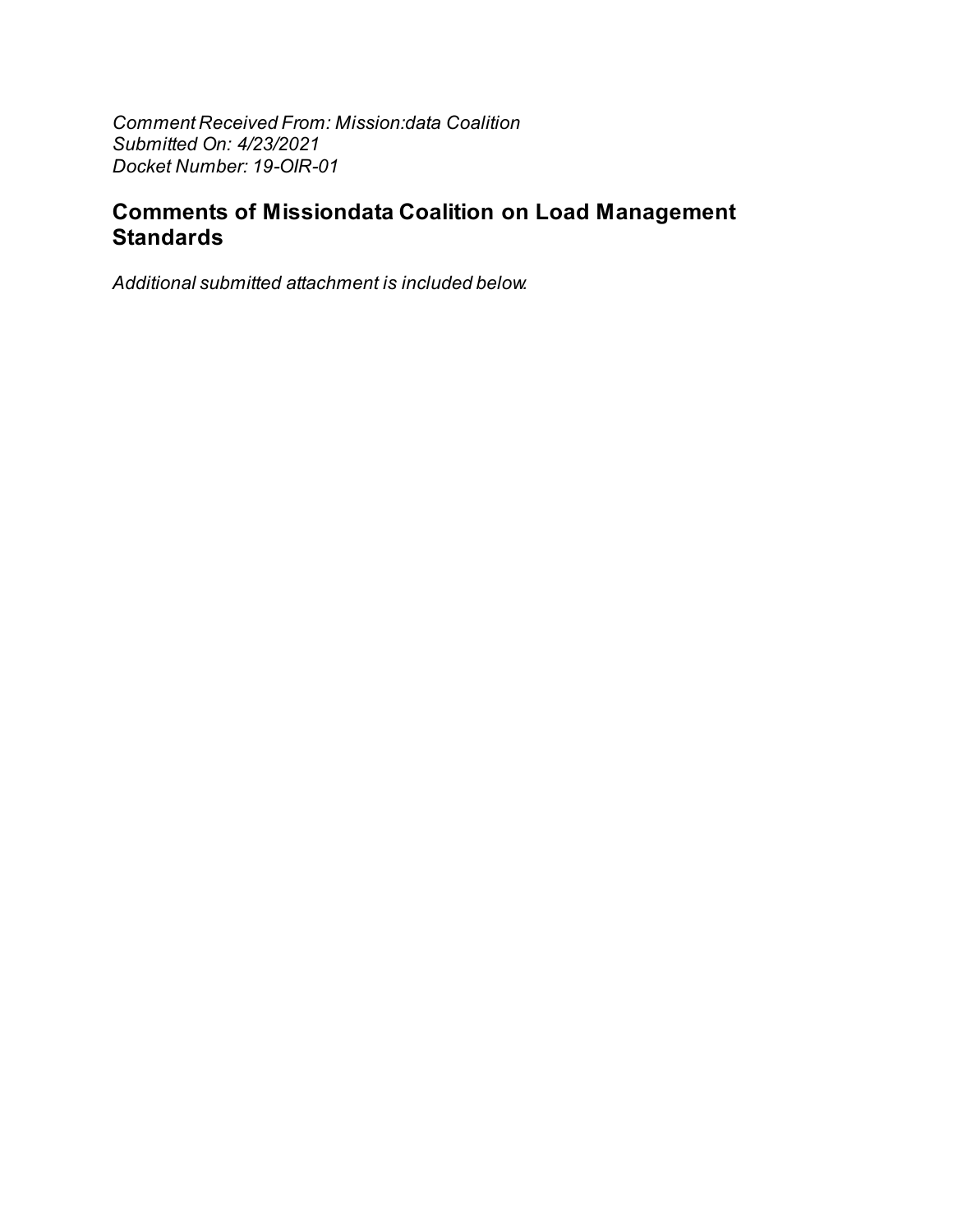# **MISSION DATA**

April 23, 2021

Via Website Submittal

California Energy Commission 1516 Ninth Street, MS-29 Sacramento, CA 95814-5512

Docket No. 19-OIR-01, "Load Management Rulemaking"

### RE: **Comments of Mission:data Coalition on Analysis of Potential Amendments to the Load Management Standard**

Mission:data Coalition ("Mission:data") is a national coalition of technology companies delivering data-enabled, energy management services and solutions. With 30 member companies representing over \$1.0 billion per year in sales, Mission:data advances "energy data portability" policies across the country so that consumers can access innovative new services to help them manage their energy usage and costs. Examples of new services include "no-touch" virtual energy audits, alerts when energy use deviates from norms, and home automation systems that manage energy usage during peak demand periods.

It is particularly gratifying to see the draft Load Management Standards because Mission:data has supported several of its key components in the past. In 2015, Mission:data strongly supported CEC's AB758 Existing Building Energy Efficiency Action Plan in part because Strategy 2.1 established a goal to standardize utility rate information state-wide. In the 20 years since the California electricity crisis, the Public Utilities Commission ("CPUC") has not taken action to require the investor-owned utilities ("IOUs") to publish machine-readable tariff data, with the resulting burden for keeping tariff databases accurate and up-to-date falling on distributed energy resource ("DER") providers. Mission:data is therefore pleased to see concrete action on this front reflected in the Load Management Standards.

Overall, Mission:data strongly supports Staff's March 23, 2021 Analysis of Potential Amendments to the Load Management Standard ("Staff Report"). Nonetheless, we think certain modifications are appropriate in order to strengthen the proposed changes to help ensure their effectiveness over the long term, as we further explain below.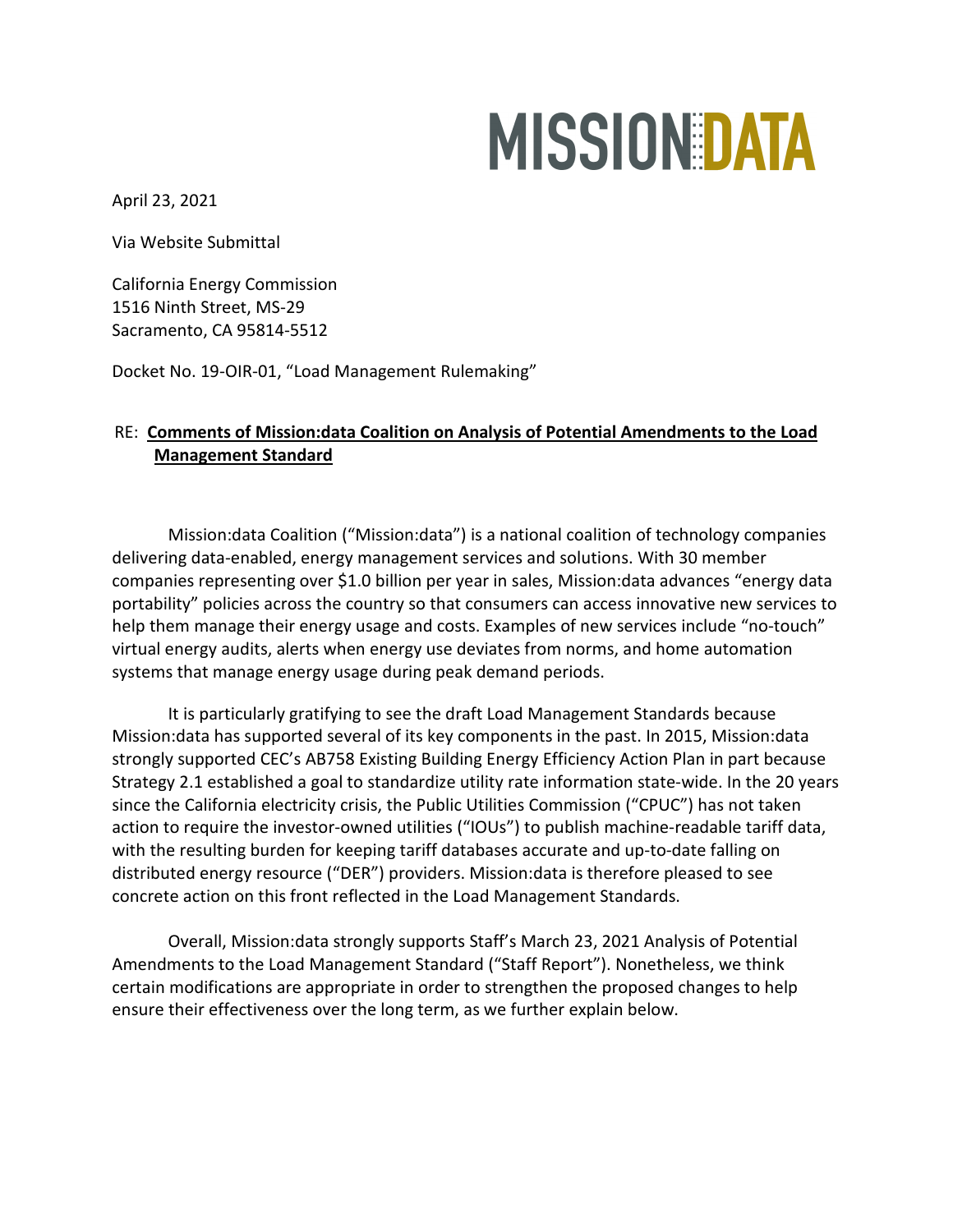#### **1. Greater specificity around the customer experience is necessary**

The Staff Draft correctly apprehends that a major barrier to adoption state-wide will be the ability for customers to easily grant authorization to their devices, appliances or energy management systems to access the electric rates that are applicable to their home or business. Mission:data supports the proposed modifications to § 1623(d) that require IOUs and community choice aggregators ("CCAs") to provide a "standard API [application programming interface]" to streamline third parties' access to customers' rate information. Nevertheless, we wish to underscore that the average customer has absolutely no idea what an electric rate is; that multiple rates might apply to their home or business; and how such information could be easily accessed. Indeed, the success of load management in California depends upon shielding customers from the complexities underlying their rates and the identification of applicable rates. This is especially true of unbundled customers served by CCAs, for these customers' applicable electric rate is actually two rates – one distribution rate (from their IOU) and one supply rate (from their CCA).

The first step for a customer wishing to optimize, say, a water heater will be for the water heater company to ask the customer what electric rate applies to them. Of course, the customer will not know, and the customer will look to the water heater company (or the installer) to identify the source of the correct rate information. This is where the first challenge occurs: Should a residential customer ask his or her IOU or CCA for this information?

The answer to that question is complex and depends upon many factors, such as the customer's address and whether the customer receives bundled or unbundled service (for example, a customer may live within a CCA territory but has opted out of CCA service). The challenge is compounded by an underlying asymmetry that is an artifact of California energy policy: CCAs know their customers' applicable IOU distribution rates, but the reverse is not true – the IOU does not necessarily know the applicable CCA rate for a given customer.

Mission:data's assumption is that it is absolutely necessary to hide such complexity from customers in order to prevent them from being "caught in the middle" between two organizations, their IOU and CCA, as they navigate unfamiliar topics. The best way to avoid this all-too-common circumstance is to provide for a "behind-thescenes" process – one that goes beyond the current API functionality specified in the Staff Draft – that ensures customers can be directed to their correct LSE the *first time* they make an authorization attempt. This "one and done" functionality ensures that customers are spared from making authorization attempts at the wrong LSE, saving considerable time and hassle for customers. As it stands now, the API functionality specified in § 1623(d) ensures that large numbers of customers across California will make one authorization attempt that is ultimately futile. The customers to which we are referring are those served by a CCA but who are not aware of their CCA service; such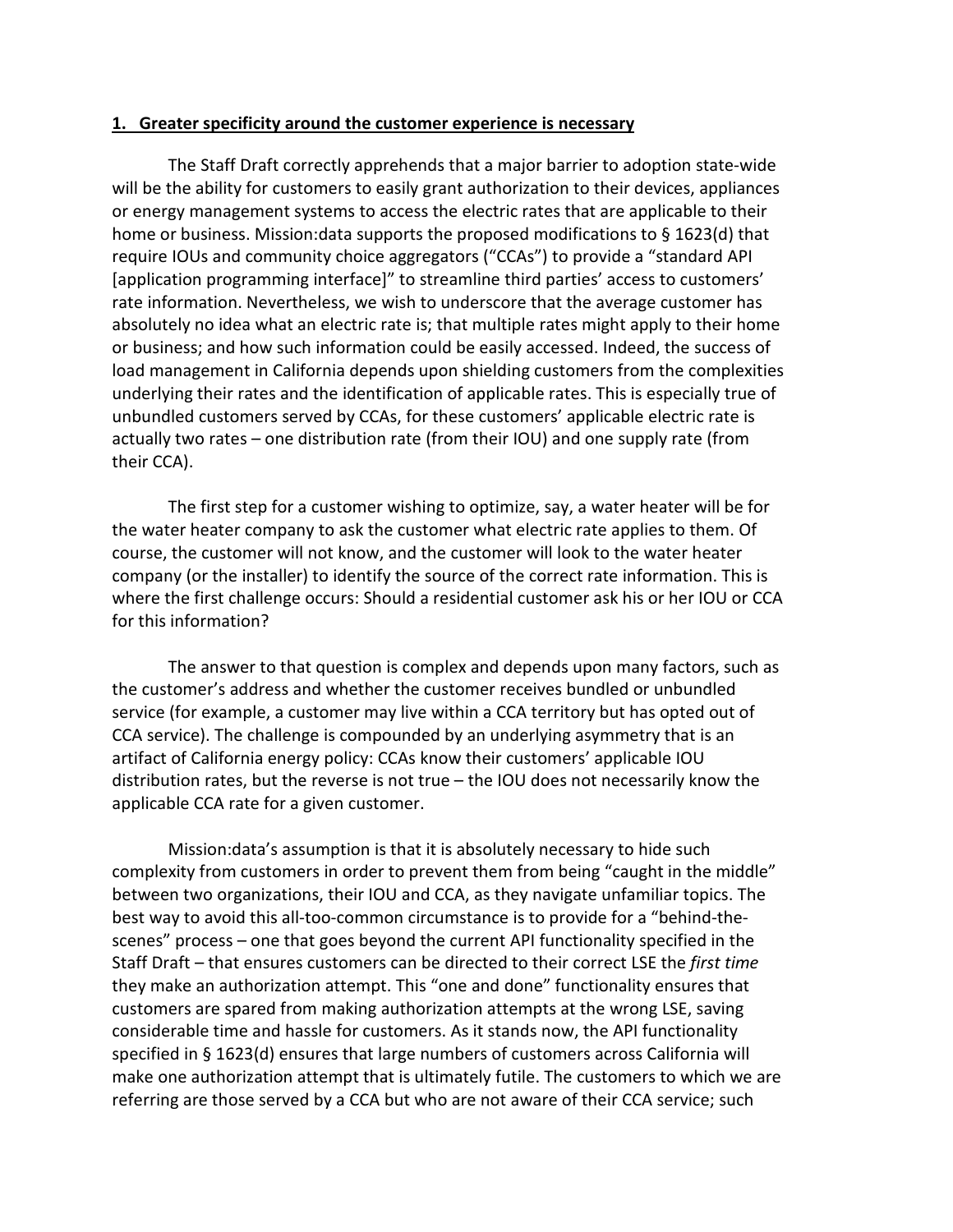customers will attempt an authorization at their IOU, only to be told that the IOU does not have the CCA's rate information.

Before presenting a possible solution, Mission:data wishes to again underscore the criticality of an easy-to-use process to the long-term success of the Load Management Standards. Studies have found order-of-magnitude variations in consumer participation in various demand management programs based upon the level of difficulty in enrolling. For example, a study by EnergyHub quantified the impact of different online enrollment processes for demand response programs. In cases where the enrollment was simple, electronic and accomplished in a single step, 40% of consumers responding to an email solicitation enrolled. However, when the process was difficult, involved multiple steps and required consumers to provide information they did not have easily on hand, the participation rate dropped to 3%.<sup>1</sup> The level of ease-ofuse impacts enrollment by literally an order of magnitude.

The solution that Mission:data proposes is twofold. First, there is a state-wide API service, administered by the Energy Commission, that provides a list of possible load-serving entities ("LSEs") based upon geographic coordinates. This is the first step to narrowing the search for the correct LSE. Second, an API-based one-time passcode ("OTP") system provided by IOUs and CCAs that allows service providers to quickly and automatically determine what entity is the customer's LSE based upon address or telephone number. This ensures that service providers do not direct customers to an IOU inappropriately, therefore avoiding a frustrating and ultimately futile "wild goose chase" for customers.

The way this automated process would work is the following, described from the customer's perspective:

- 1. The consumer installs a smart device and installs the app (say, for a water heater).
- 2. The app asks the consumer to type in their phone number or address. (In the background, the app calls the Energy Commission's API for possible LSEs based on geographic coordinates – address or smartphone GPS location. Then the app makes a request using phone number or address to the CCAs' API or, if the customer is not within a CCA territory, the appropriate IOU or municipal utility API).
- 3. The consumer receives a text message from their LSE saying if they want to share their RIN with this service provider.
- 4. The consumer types in the code.

 $\overline{a}$ 

5. Done. The rate identification number ("RIN") is shared via API from the LSE to the device.

<sup>&</sup>lt;sup>1</sup> Optimizing the demand response program enrollment process." White paper by EnergyHub, Inc. dated April, 2016. Available at http://www.energyhub.com/blog/optimizing-demand-response-enrollment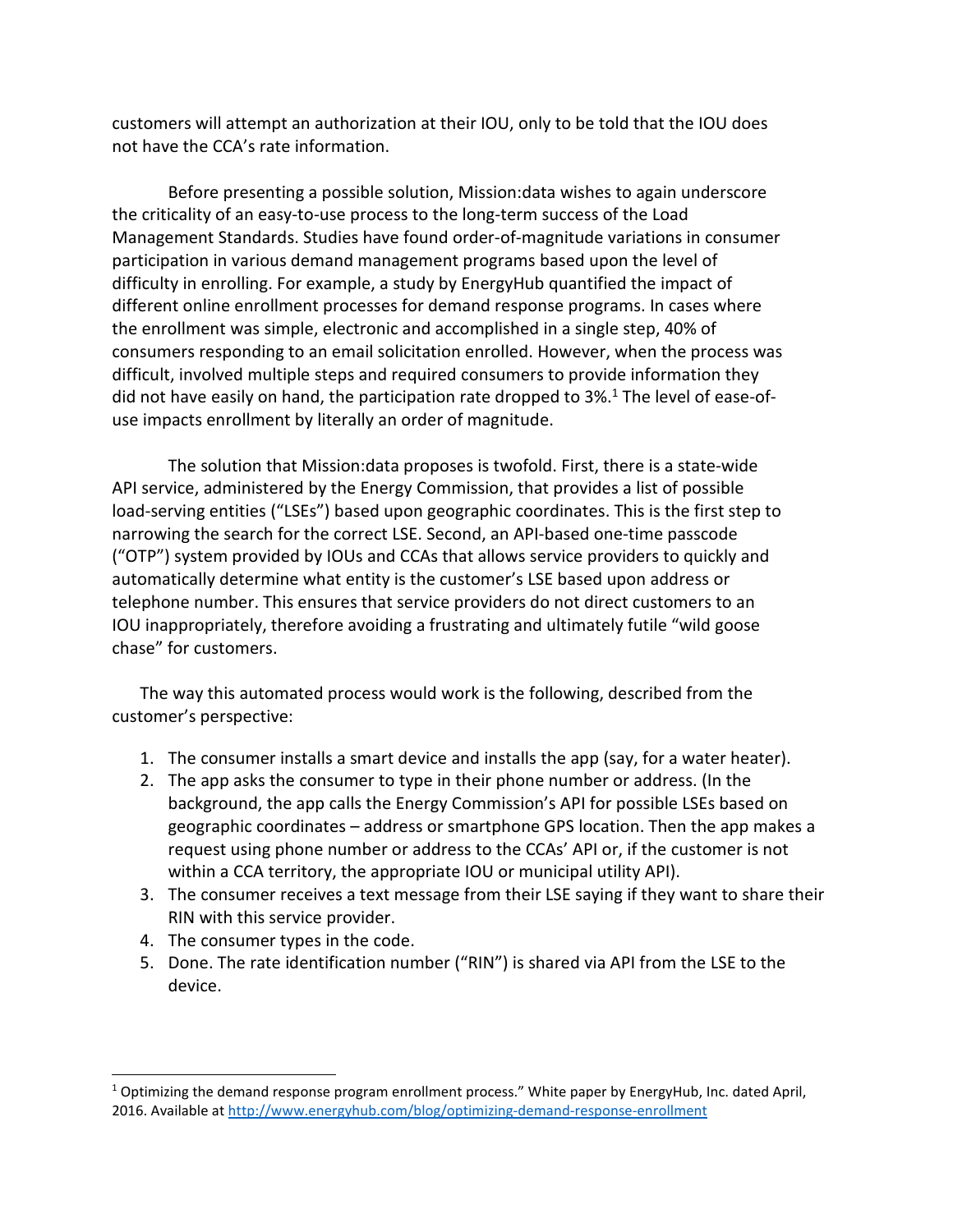From this point onward, the service provider can build a streamlined customer experience that uses the rate identification and other functionalities described in § 1623(d). This small, behind-the-scenes capability is critical to ensuring widespread customer adoption of load management tools across California.

To be clear, Mission:data does not believe this functionality should cause IOUs to reveal the LSE of their medium or large commercial customers on Direct Access. We understand that such information may be viewed as sensitive and proprietary. Therefore, the functionality should be limited to residential and small commercial customers who are not Direct Access customers.

To address this API functionality in the rules, we have provided suggested modifications to § 1623(d) in our redline below.

#### **2. Ongoing rate selections by customers must be published to devices – even after move-outs – in order to ensure the long-term success of load management**

Next, Mission:data notes that the proposed language in § 1623(d) does not require utilities or CCAs to provide as part of their "RIN Access Tool" API *ongoing* access to rate changes made by customers over time. For example, a customer may decide to change from one rate to another, depending upon the options available to them by their LSE. If a customer's newly-selected rate is not published to the customer's devices and appliances in a timely and automated manner, there is a significant risk that these devices will no longer optimize for cost savings. Put another way, it is very unlikely that customers will, after changing their rate, remember to manually update each device in their home or business accordingly. To prevent such devices from becoming "orphans" and responding to outdated rate signals, continuous updates over time must be published.

To be clear, Mission:data does not propose that *all* authorizations must be ongoing for an indefinite term. Instead, we believe that service providers should present to the customer the option for either a one-time authorization or an ongoing authorization depending upon the nature of the application. Optionality is important, particularly because some appliances like water heaters are stationary and ongoing access to rate information is critical, whereas other devices may be movable by tenants as they move between rental properties, and a one-time authorization could be more appropriate. The term of the authorization (one-time or ongoing) can be specified to the customer in a text message in step #3 described above, to which the customer must consent.

To accommodate all of the topics described above, please see our modifications to § 1623(d) described below. Staff's proposed changes are in underline, and Mission:data's proposed additions are in **bold**: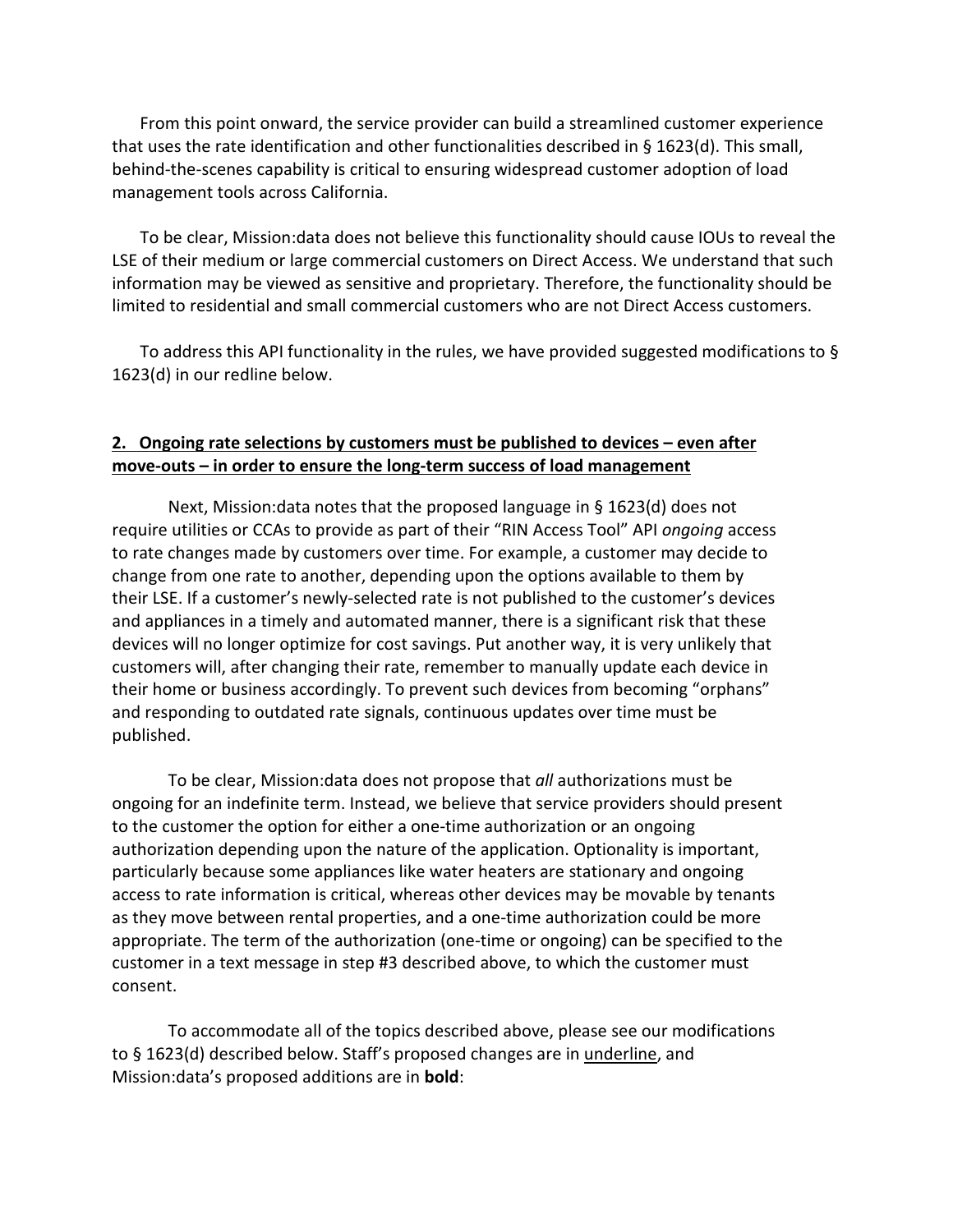(d) Rate Identification Number (RIN) Access Tool. On or prior to **March 31, 2023**, **the Commission shall implement a centralized, automated method for service providers to determine possible load-serving entities based on geographic coordinates. On or prior to March 31, 2023,** utilities shall implement a statewide standard API for authorized rate access by **authorized** third parties. **The utility API tools shall support the following:**

**(1)** The API responses shall be immediate and follow modern and established best practices;

**(2) Provision of a standardized API that permits service providers to query a customer's load-serving entity based upon customer telephone number, address, email address, or account number (all options shall be provided), thereby allowing service providers to direct customers to grant authorizations at the proper load-serving entity. Such functionality shall apply to non-direct access customers; (3) Provision of automated authorization methods to share customer rate information with the consent of the customer via one-time passcodes or a similarly streamlined approach that leverages the automated load-serving entity lookup method in (3) above; and (4) Transmission of ongoing rate updates, such as customer switching to other rates, to customer-authorized third parties, including to fixed appliances where utility account closures shall not terminate the authorization to share ongoing rate updates.**

The API shall provide authorized parties with the following...

## **3. Implementation dates should be synchronized to March 31, 2023**

Finally, Mission:data recommends that all implementation dates should be set to March 31, 2023. Although Mission:data would like to see implementation earlier, we acknowledge that March 31, 2023 was established in the draft rule as a deadline for utilities to file tariff applications and offer rates based on marginal grid signals. We therefore believe that rate data, API development and customer education should also have deadlines set to March 31, 2023.

Thank you for the opportunity to provide comments.